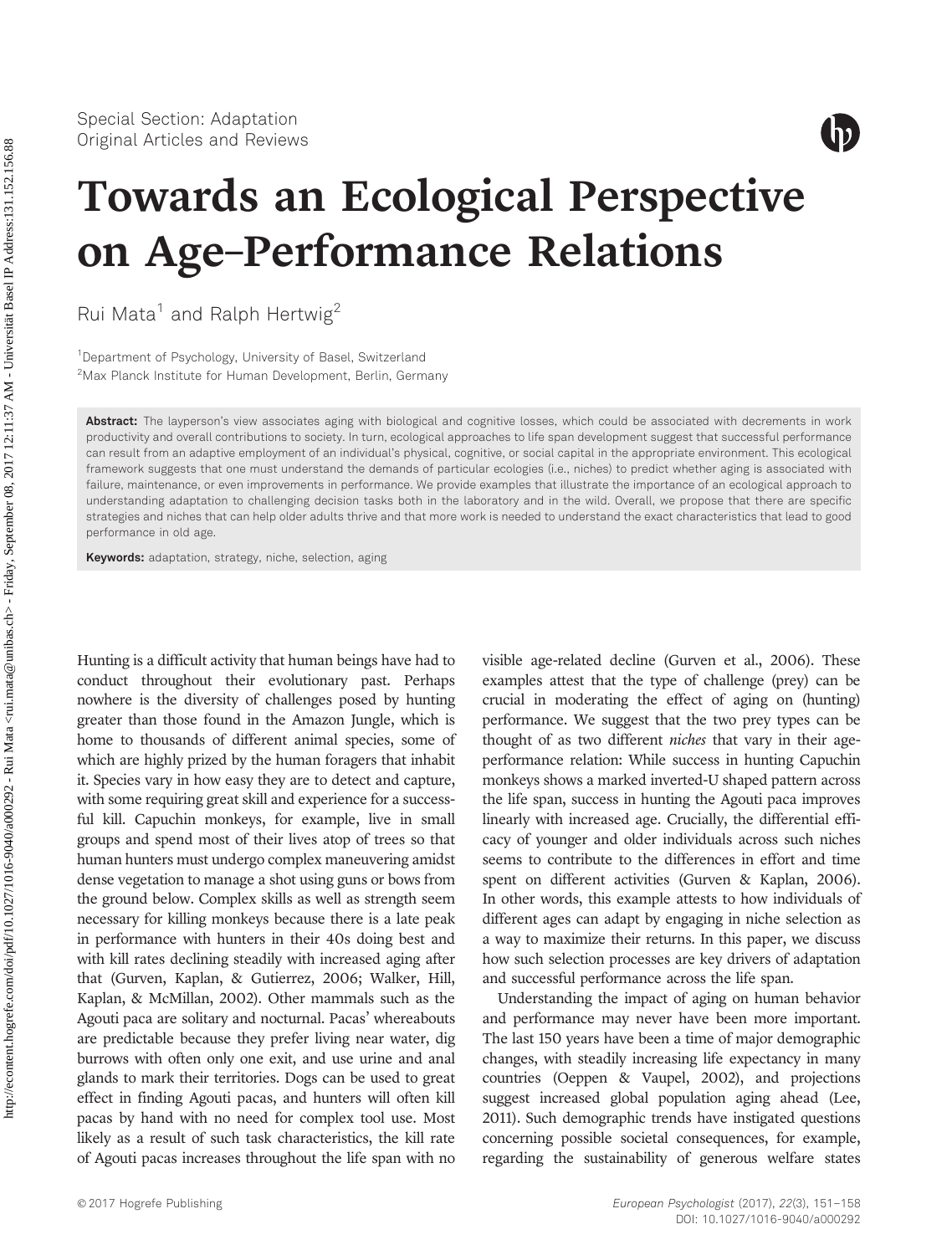(Crimmins & Beltran-Sanchez, 2010; Sanderson & Scherbov, 2010). The impact of aging on societies depends partly on whether aging leads to decrements in productivity and other relevant outcomes. Attitudes to aging and the aged are mixed but the modal view associates aging with decrements in performance in a number of domains, including physical performance and cognitive ability (North & Fiske, 2012). Likewise, there is evidence of aging being associated with physical (Tanaka & Seals, 2007), neurological (Hof & Morrison, 2004), and cognitive decline (Salthouse, 2009). But do age-related changes in ability necessarily lead to decrements in performance?

The foraging example presented above suggests that the impact of aging on performance may depend crucially on the problem at hand. We use the term performance as an umbrella term that can characterize desired outcomes in many domains, from foraging success to work productivity. The goal of this paper is to explore how an ecological perspective can help understand the range of age-performance relations across such various domains. In particular, we argue that one must understand the demands of particular ecologies to predict whether aging will lead to a decrement, maintenance, or even improvement in performance. The rationale for wanting to describe the form of age-performance relations is that knowing the exact circumstances leading to adaptation may be key to the efficient allocation of resources, for example, when deciding about the assignment of personnel to particular tasks, their remuneration, or retirement. We illustrate these points by showing how an ecological approach can help understand the performance of aging decision makers in a number of domains, from the laboratory to the workplace.

### The Ecological Perspective on Age-Performance Relations

"To assert that human development is a product of interaction between the growing human organism and its environment is to state what is almost a commonplace in behavioral science (...). One would therefore expect psychology, defined as the science of behavior, (...) to investigate the person and the environment, with special attention to the interaction between the two. What we find in practice, however, is a marked asymmetry, a hypertrophy of theory and research focusing on the properties of the person and only the most rudimentary conception and characterization of the environment in which the person is found." (Bronfenbrenner, 1979, p. 16).

There is a tradition of using ecological approaches to understand life span changes in human behavior (S.-C. Li, 2003) and parallel approaches in closely related disciplines such as epidemiology (Satariano, 2006), social work (Greenfield, 2012), and human factors (Charness, 2008). The main commonality between these approaches is that they aim to understand performance as the result of the individuals' adaptation to their ecology. In particular, they emphasize the person–environment fit in determining physical and intellectual performance. Nevertheless, Urie Bronfenbrenner's complaint of an overabundance of theory and research on person characteristics and a relative neglect of the environment seem to still be accurate 30 years on. For example, a recent review of research on human judgment and decision–making proposes as the big challenge for future research the development of a systematic theory of "both the core capacities and environmental structures these exploit" (Gigerenzer & Gaissmaier, 2011). In other words, it appears that researchers today are still grappling with the issue of how to best describe and predict the relation between person and environment.

A number of models have tried to capture the general interplay between the life span development of human capital and task demands (Diamond, 1984; Gurven & Kaplan, 2006; Simonton, 1997; Skirbekk, 2008). All these models suggest that life span changes in various individual characteristics can have differential performance effects depending on task characteristics. Figure 1 depicts such a generalized version of such models that assumes only two sources of individual variation as well as two tasks/ environments. Figure 1A shows two distinct factors that vary across the life span which can be thought of as abilities, skills, or knowledge. The figure depicts the age gradient of the two abilities: While one ability,  $a_1$ , peaks rather early in the average life span, the other,  $a_2$ , peaks later. Perhaps a good example of factors with such distinct life span patterns is fluid and crystallized intelligence (Baltes, Staudinger, & Lindenberger, 1999), but many other abilities or skills could be considered (e.g., Skirbekk, 2008). But how do these agerelated changes in abilities translate into task performance? The answer depends crucially on the task. To the extent that a task taps mostly or singly into the early-peaking ability,  $a_1$ , the performance curve for that task,  $p_1$ , will emulate the age distribution of that same ability. In contrast, to the extent that a task taps into the two abilities,  $a_1$  and  $a_2$ , equally, the performance on that task,  $p_2$ , will show a delayed peak-performance relative to the former. The critical point is that the effects of basic abilities cannot be understood or assessed independently of task demands.

The models discussed above support an ecological approach that emphasizes the fit between person and environment characteristics but do not specifically address the processes by which individual adaptation occurs.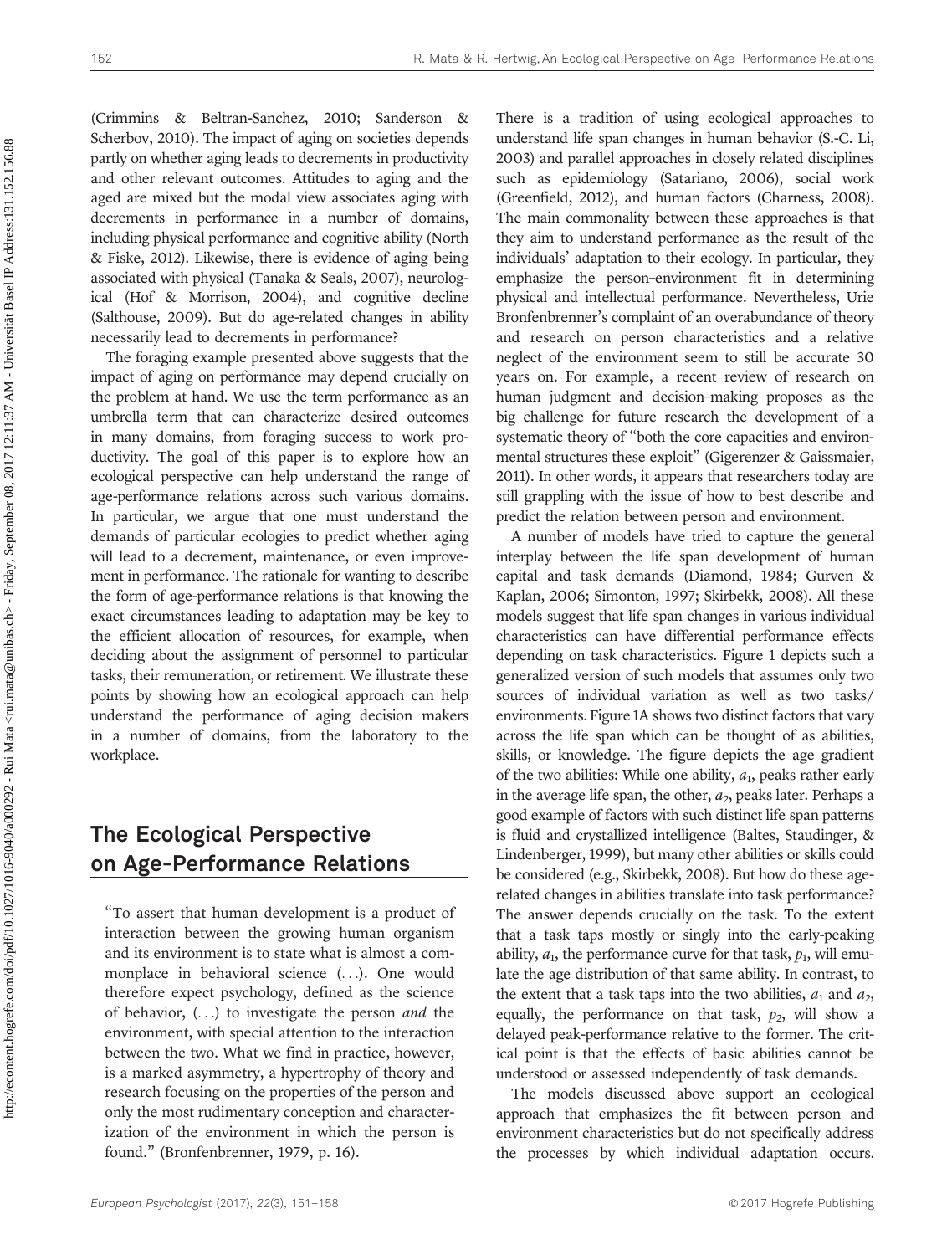

Figure 1. Illustration of the link between abilities and performance as a function of age. (A) the hypothetical age gradients for two different factors (i.e., abilities, skills, knowledge) modeled by functions of the form  $a_i(age) = age^{\alpha_i}e^{\beta_i \cdot age}$ ;  $a_1$  represents an early peaking ability (e.g., fluid intelligence) and  $a_2$  a late peaking ability (e.g., crystallized intelligence). (B) task performance for two tasks that differ in the demands put on  $a_1$ and  $a_2$ , which can be modeled by using different weights, w, for a given ability, i, and task, j, in a Cobb-Douglas production function of the form  $p_t(age) = \prod_{i=1}^{n} a_i(age)^{w_{it}}$ ; while one task (solid line) taxes mostly  $a_1$ , the second (dashed line) taxes both  $\sigma_1$  and  $\sigma_2$ , which results in the latter showing a delayed peak performance relative to the former.

Past research emphasizes the proactive role of individuals and suggests at least two main selection processes that are at play when individuals adapt their behavior in order to maximize performance (see Table 1).

First, individuals may rely on strategy selection; that is, select strategies adaptively as a function of their own abilities and environmental challenges. The notion of ecological rationality conceptualizes adaptive behavior as the result of a fit or match between the capabilities of the human mind and the characteristics of the environment. In turn, the concept of strategy provides the mediating mechanism between individuals' capabilities and specific environments (Marewski & Schooler, 2011). Strategies can be defined as sequences of operations or processes aimed at accomplishing a task, and the strategy concept has been used in many domains, including memory and arithmetic (Lemaire, 2010), and decision making (Payne, Bettman, & Johnson, 1993). Crucially, according to the ecological perspective, each strategy may be seen as occupying or fitting a particular niche (Marewski & Schooler, 2011); consequently, given a toolbox or repertoire of strategies available to individuals, it becomes crucial to adaptively select a strategy that suits the specific niche best. Past research on aging that has adopted the ecological rationality perspective suggests that aging is characterized by some changes in strategy selection, with older adults relying on simpler strategies to better deal with the challenges faced due to age-related cognitive decline; nevertheless, results suggest that strategy selection remains largely adaptive across the adult life span in the sense of being responsive to task characteristics (for reviews see, Lemaire, 2010, and Mata, Pachur, et al., 2012). The idea that individuals select and shape the strategies adaptively to deal with challenges has also been independently proposed in more applied areas, such as in the occupational domain (Kooij, Tims, & Kanfer, 2014).

Second, individuals may rely on niche selection; that is, select the environments or niches they choose to tackle in the first place. The concept of niche can be helpful in understanding the link between individuals' characteristics and the goals they pursue: Individuals can be thought to seek (or be selected into) those niches that best match their skills, just like particular phenotypes are selected through evolution and allow organisms to occupy particular ecological niches (Noor & Milo, 2012; Rotolo & McPherson, 2001). The idea that individuals select (or are selected into) particular niches is pervasive in theories of intelligence and personality development (Caspi, Roberts, & Shiner, 2005), and are central tenets of modern transactional models that attempt to clarify the link between individual differences in general psychological traits and the paths and opportunities afforded by the environment (Dickens & Flynn, 2001). In contrast to the work on strategy selection, the research in this domain has dealt less with the cognitive mechanisms underlying niche selection and more with finding evidence for the role of psychological primitives, such as intelligence and personality, on individuals' educational (Tucker-Drob, Briley, & Harden, 2013) or occupational trajectories (Woods, Lievens, De Fruyt, & Wille, 2013).

In what follows, we provide a few examples of recent works that address the importance of such adaptation processes in determining age differences in performance both in laboratory tasks as well as in the wild. Our goal is to showcase similarities between disparate literatures that have adopted an ecological perspective and emphasized the role of strategy or niche selection in individuals' adaptation across the life span. Overall, we believe that uniting these so far relatively independent strands of research promises to clarify how selection processes can help aging decision makers adapt successfully in many life domains.

# The Ecological Perspective in the Laboratory

Past research has provided a good description of age-related decline in core fluid abilities, such as processing speed and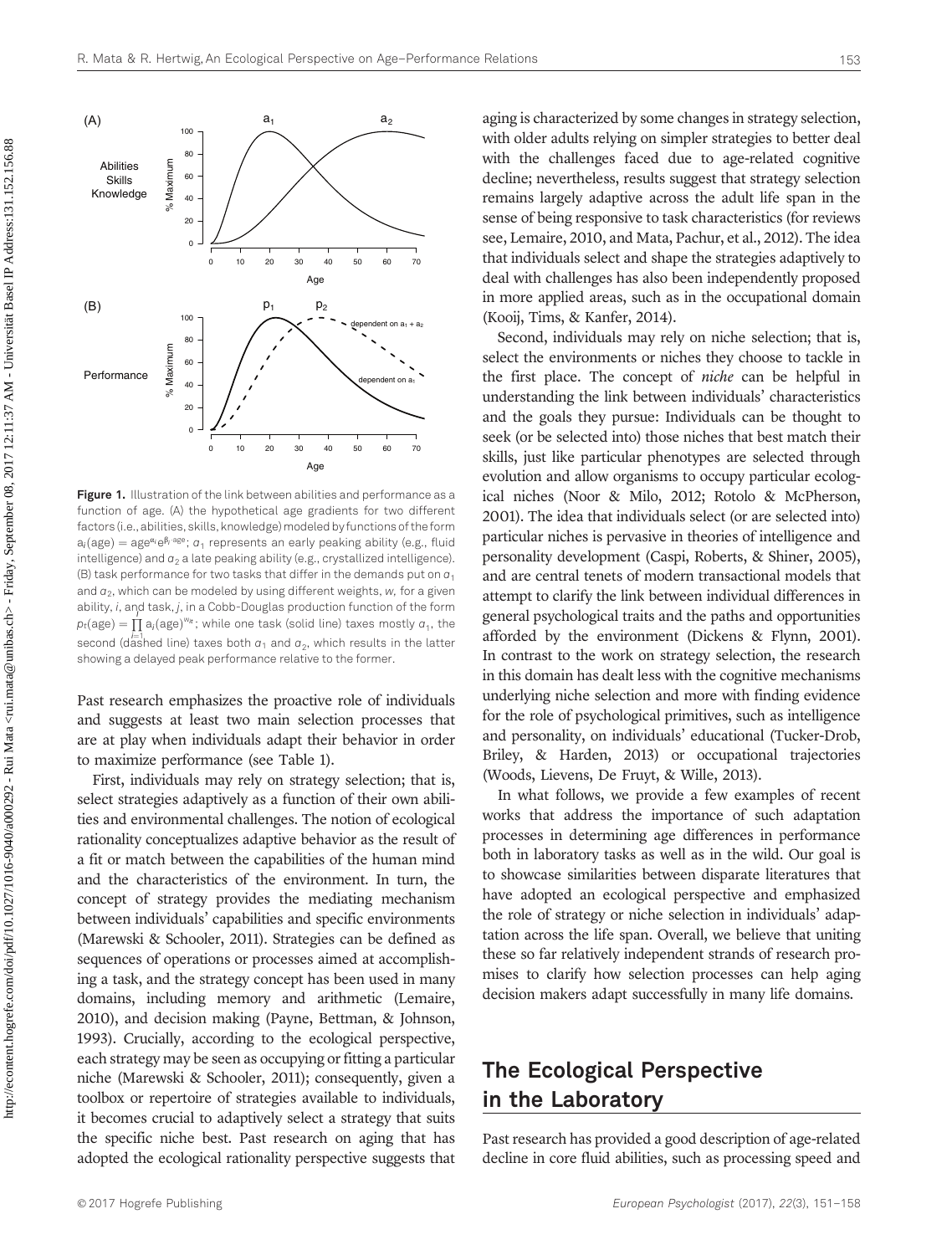**Table 1.** Two selection processes that contribute to individual adaptation

| Selection unit | Description                                                                                                                                                                                                                                                  | Exemplary references                                                                |
|----------------|--------------------------------------------------------------------------------------------------------------------------------------------------------------------------------------------------------------------------------------------------------------|-------------------------------------------------------------------------------------|
| Strategy       | Individuals have different strategies at their disposal to solve a specific<br>problem and select these so as to fulfill their goals (i.e., maximize decision<br>performance)                                                                                | Lemaire (2010); Mata, Pachur, et al. (2012)                                         |
| Niche          | Individuals are faced with different niches (e.g., problems, tasks,<br>occupations) and select (or are selected) into those in which they best<br>function (i.e., select and are selected into occupations in which they can<br>maximize their productivity) | Caspi, Roberts, and Shiner (2005); Gurven<br>and Kaplan (2006); Kooij et al. (2014) |

working memory, from both cross-sectional (Hartshorne & Germine, 2015) and longitudinal studies (Lindenberger, 2014). Some authors have concluded from the literature on age-related cognitive decline that there is bound to be a negative link between advanced age and performance in disparate domains, claiming, for example, that''just as elders show profound declines in cognitive function, they also show profound declines in choice rationality'' (Tymula et al., 2013). However, laboratory work on aging and decision making suggests that broad statements about the link between age-related cognitive decline and performance are unwarranted because task characteristics are crucial in engendering age differences in decision behavior.

A number of studies suggest that the extent to which tasks tap into fluid cognitive abilities, such as learning (Mata, Josef, Samanez-Larkin, & Hertwig, 2011) and memory abilities (Mata, von Helversen, Karlsson, & Cüpper, 2012), is a powerful determinant of age differences in judgment and decision making. For example, task complexity, in the form of the amount of information available, is key in creating differences between young and older adults: Studies comparing young and older adults' predecisional information search suggest that when little information needs to be considered, young and older adults show similar behavior; however, once the number of cues (Mata, Schooler, & Rieskamp, 2007) or objects (Frey, Mata, & Hertwig, 2015) increases, individual and age differences become apparent and are associated with individual differences in fluid cognitive ability.

Crucially, there is now evidence for different tasks tapping into *qualitatively* different types of abilities, such as fluid versus crystallized abilities, which show considerably different age gradients. Consequently, different tasks have the potential to generate diametrically opposed effects, with some showing advantages for young adults, and others for older adults. For example, one study tested over 550 individuals from 25 to 80 years on a comprehensive battery of decision making and cognitive measures, including tests of both fluid and crystallized abilities (Del Missier et al., 2013). The results suggest that while some decision tasks, such as those involving the integration of several pieces of information to make a decision, were most strongly correlated with fluid abilities, other tasks, such as avoiding sunk costs, were more strongly correlated with crystallized abilities, with only the former (and not the latter) showing young-age advantages in performance. Another study has shown that crystallized but not fluid abilities are associated with patience and financial literacy, which suggests that knowledge can be an important variable beyond cognitive capacity in determining at least some aspects of financial decision making (Li, Baldassi, Johnson, & Weber, 2013). As a whole, such findings suggest that different tasks and problems can vary in how they tax either fluid or crystallized abilities and thus lead to either increased or decreased performance in older relative to young adults.

There are a number of outstanding issues related to the laboratory studies discussed above as regards the link between aging and adaptation. First, one question concerns how different facets of fluid abilities, such as processing speed or working memory, can be disentangled to explain age effects in higher-order adaptive behavior (e.g., Lemaire, 2010; Mata, Pachur, et al., 2012). Future laboratory work may make progress on this issue by including evermore fine-grained measures of these abilities and comparing their power to predict individual and age differences in performance in various tasks. Second, and perhaps more importantly, past laboratory work has focused on the role of fluid abilities and, in turn, neglected social skills and domain-specific knowledge that, while possibly harder to quantify in a laboratory context, are also more likely to show increases with advanced age (Scheibe & Carstensen, 2010) and thus contribute to the variety of age-performance relations across tasks and domains. In the next section, we address how an ecological perspective can be used to understand a broader range of abilities, skills, and knowledge that have implications for real-world performance.

## The Ecological Perspective in the Wild

The world presents decision makers with different challenges that vary from fast-paced decisions on the soccer pitch, the loftier creative and intellectual choices required in the pursuit of science, and the slow weaving of strategic coalitions in business and politics. An ecological perspective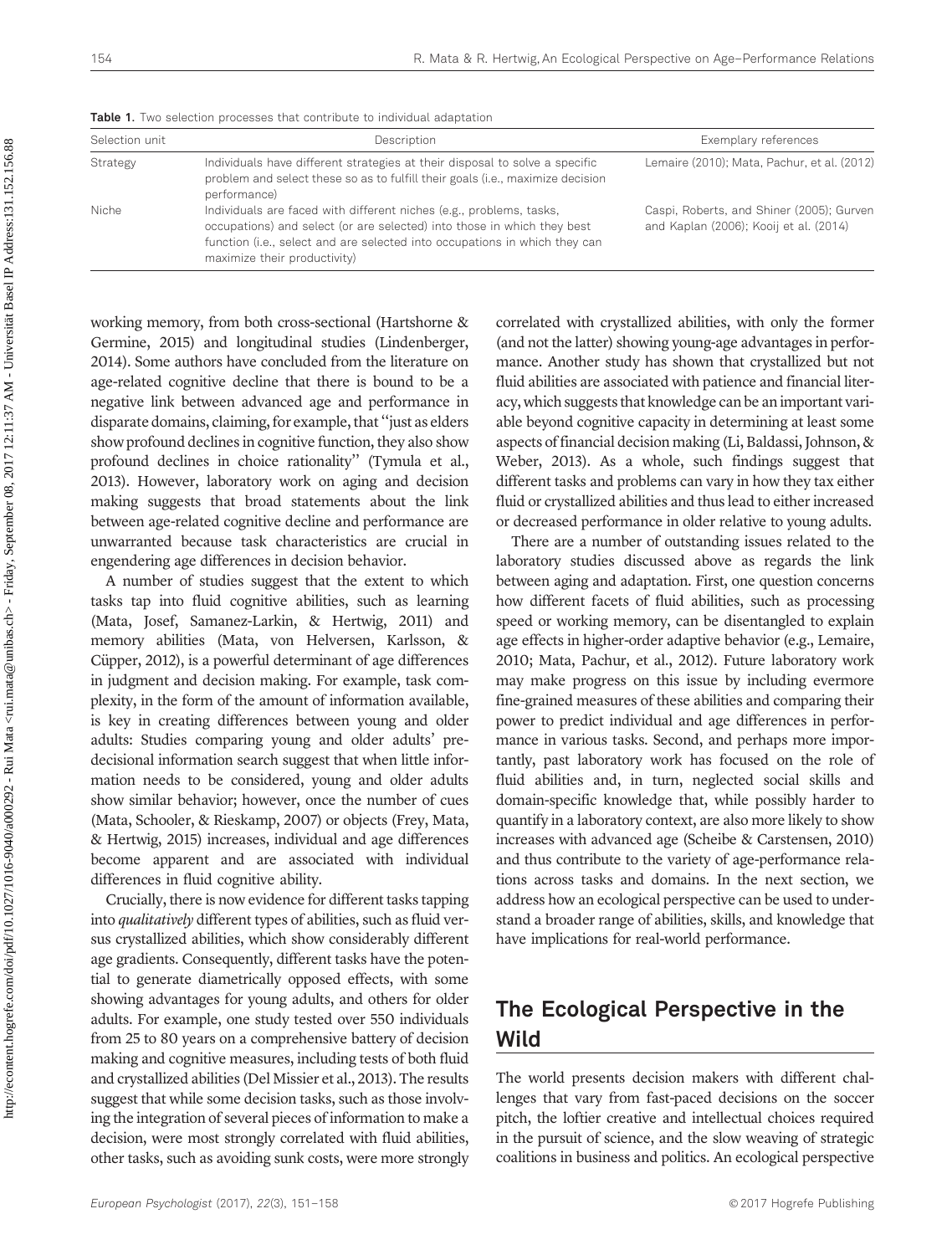formance in the UEFA Champions League soccer tournament 2014– 2015. (A) Manager and player age distributions depending on whether or not they played in the tournament (Appearances > 0 vs. Appearances = 0). (B) Average goals scored by forwards as a function of age; circle diameters are proportional to the number of individuals in each age bracket; solid lines represent the best-fitting LOESS regression curve; error bars represent 95% confidence intervals. Data retrieved from<http://www.uefa.com> and

<http://wikipedia.org> in June 2015.

would suggest that, to the extent that such challenges tax abilities differentially affected by aging, they can prove more or less suited to aging decision makers and show different patterns of peak performance (Lehman, 1945; see McDaniel, Presta, & Banks, 2012, for an overview). For example, performance peaks earlier in physically demanding occupations, such as sports (Figure 2), than in occupations requiring strategic and intellectual thinking, such as politics (Figure 3).

Even within a domain such as sports, however, some tasks (and the respective niches) may be more appropriate to aging individuals. As Figure 2A shows, soccer managers are typically substantially older than players. Moreover, there are systematic differences in age distributions as a function of the position played: on average, goalkeepers are the oldest players and forwards are the youngest. This association between age and player position generalizes across leagues and cohorts (Bloomfield, Polman, Butterly, & O'Donoghue, 2005). This pattern is an example of different tasks (i.e., soccer positions) posing different challenges to aging individuals: Forwards typically perform much more high-intensity work (Di Salvo et al., 2007) than players such as central defenders (Di Salvo et al., 2007; Mohr, Krustrup, & Bangsbo, 2003), and goalkeepers seem to have the poorest autonomic cardiac function of all soccer players: their training focuses on anaerobic exercise (Bonaiuto et al., 2012). Interestingly, Figure 2 seems to indicate that increased age is associated not only with losses but also with gains: On average, the youngest players are those who, despite being selected for the squad, make no appearances. The most likely explanation is that managers think they lack either the skills or the experience to make a valuable contribution to the team. Finally, players' age indeed seems to be associated with performance: Using the number of goals scored as a performance measure, one sees that forwards' performance peaks before they reach their 30s, which roughly matches the mean age of players in that position (see Figure 2B).

Professional soccer is a physically demanding occupation. Other occupations rely on intellectual or social abilities, which have different life span trajectories. Figure 3C shows the performance curves of members of the European Parliament, measured in terms of the number of speeches or written declarations produced. In contrast to the performance curve for soccer forwards, these distributions show no conspicuous peaks and relatively gentle age-related slopes (see Figure 3). We use such examples for illustrative purposes, but such comparisons are not new: Various authors have speculated about the characteristics of tasks and occupations that can lead to particular age-related performances, including physical as well as cognitive and knowledge demands (Salthouse, 2012; Simonton, 1997; Skirbekk, 2008; see McDaniel et al., 2012, for an overview). For example, Simonton has suggested that the distinct age-performance curves found for different intellectual occupations (e.g., engineering, mathematics, arts) are due to differences in the levels of innovation and experience required.

Perhaps surprisingly given the theoretical consensus described above, proposals that hypothesize age differences performance as a function of age have so far received scarce or mixed empirical support. For example, meta-analyses have found no evidence for Age  $\times$  Occupation Effects on general performance measures across occupations (Ng & Feldman, 2008) or for age-related decline in creativity in occupations requiring high degrees of innovation (Ng & Feldman, 2013). Perhaps the main difficulty is the

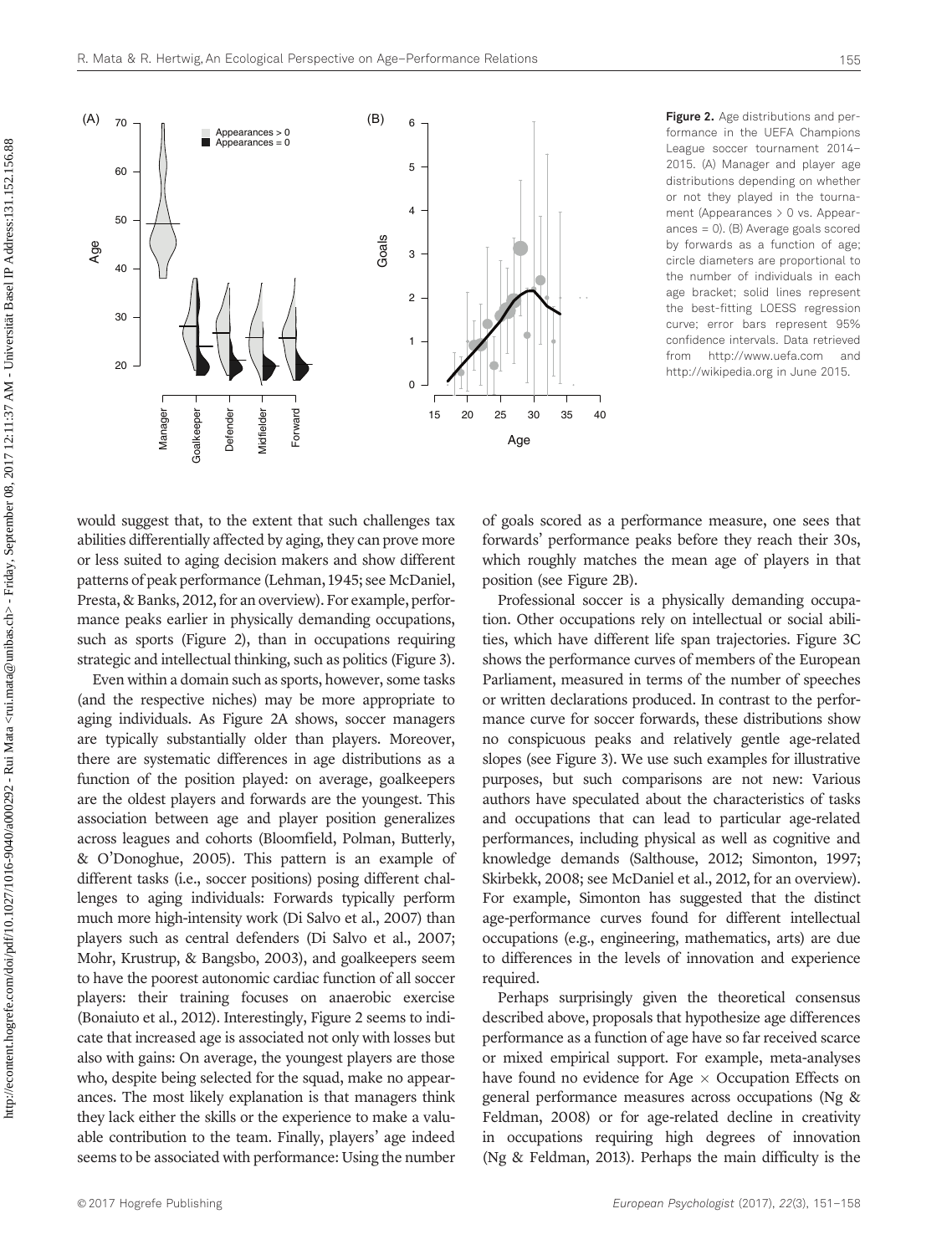

Figure 3. The age distributions of power. (A) Age distributions of individuals listed in Forbes' 2014 ranking of the World's Most Powerful People, members of the U.S. House of Representatives (HoR) in 2015, and Members of the European Parliament (MEPs) in 2015. Average number of MEPs' (B) speeches and (C) written declarations as a function of age. Circle diameters are proportional to the number of individuals in each age bracket; solid lines represent the best-fitting LOESS regression curve; error bars represent 95% confidence intervals. Data retrieved from [http://www.](http://www.forbes.com) [forbes.com](http://www.forbes.com),<http://wikipedia.org>, and<http://www.europarl.europa.eu> in June 2015.

lack of data linking specific task demands to individuals' abilities across the life span. Alternatively, however, the processes of strategy and niche selection that we introduced earlier may be responsible for at least some of the difficulty in identifying age by occupation differences in performance: To the extent that individuals are able to select specific strategies and niches so as to maximize performance, there may be little impact of aging on performance (cf. Mata & Nunes, 2010; Salthouse, 2012). Recent work in the occupational domain is promising and seems to validate the importance of individuals' efforts in selecting strategies (Kooij et al., 2014) and niches (Wanberg, Kanfer, Hamann, & Zhang 2015) in the occupational domain. Future work in this area is, however, needed to validate the claim that adaptive strategy and niche selection processes are responsible for continued successful performance in older ages.

In sum, the aging literature has painted broad strokes concerning the psychological and task characteristics that lead to successful performance with increased age (McDaniel et al., 2012). One challenge for the future remains to determine the relative importance of specific strategies used by aging individuals, including how they select (and modify) tasks, goals, and social contacts to improve performance (Kooij et al., 2014). There are further important implications of the ecological approach worth exploring, including the idea that ecologies are not stable. Over time some occupations may become more or less suited to specific skills, for example, as a function of changes in production methods (Autor & Dorn, 2009), and some authors have proposed that a time dimension is needed to account for the demands for specific skills and abilities across the past decades (Skirbekk, 2008). For example, early studies suggested that aging was associated with declines in academic productivity but more recent studies do not, possibly because of the more collaborative nature of academic work that now allows older scientists to make important contributions later in life (Stroebe, 2010). All in all, only an understanding of the dynamics of both individual abilities and environmental demands will contribute to a holistic view of life span development that is truly embedded in its environmental context as suggested by Bronfenbrenner (1979).

#### Conclusion

Despite negative attitudes to aging and the aged, ecological perspectives emphasize the importance of the fit between individual abilities and task characteristics and the possibility of successful performance across the life span in specific domains. We aimed to provide a summary overview of past work adopting an ecological perspective and illustrate the importance of selection processes to performance. Specifically, we argued for the importance of strategy and niche selection processes for individuals' adaptation and successful decision performance. The literature on aging and strategy selection seems to strongly suggest that individuals are able and willing to adapt their strategies to increase the fit between their abilities and challenges faced. In turn, the literature on niche selection is promising but limited in scope, with still much work needed to fully understand the larger issue of how individuals select tasks and occupations.

Our goal was to provide an overview of past work but we also identified important outstanding issues that must be addressed in the future. First, we still know little about the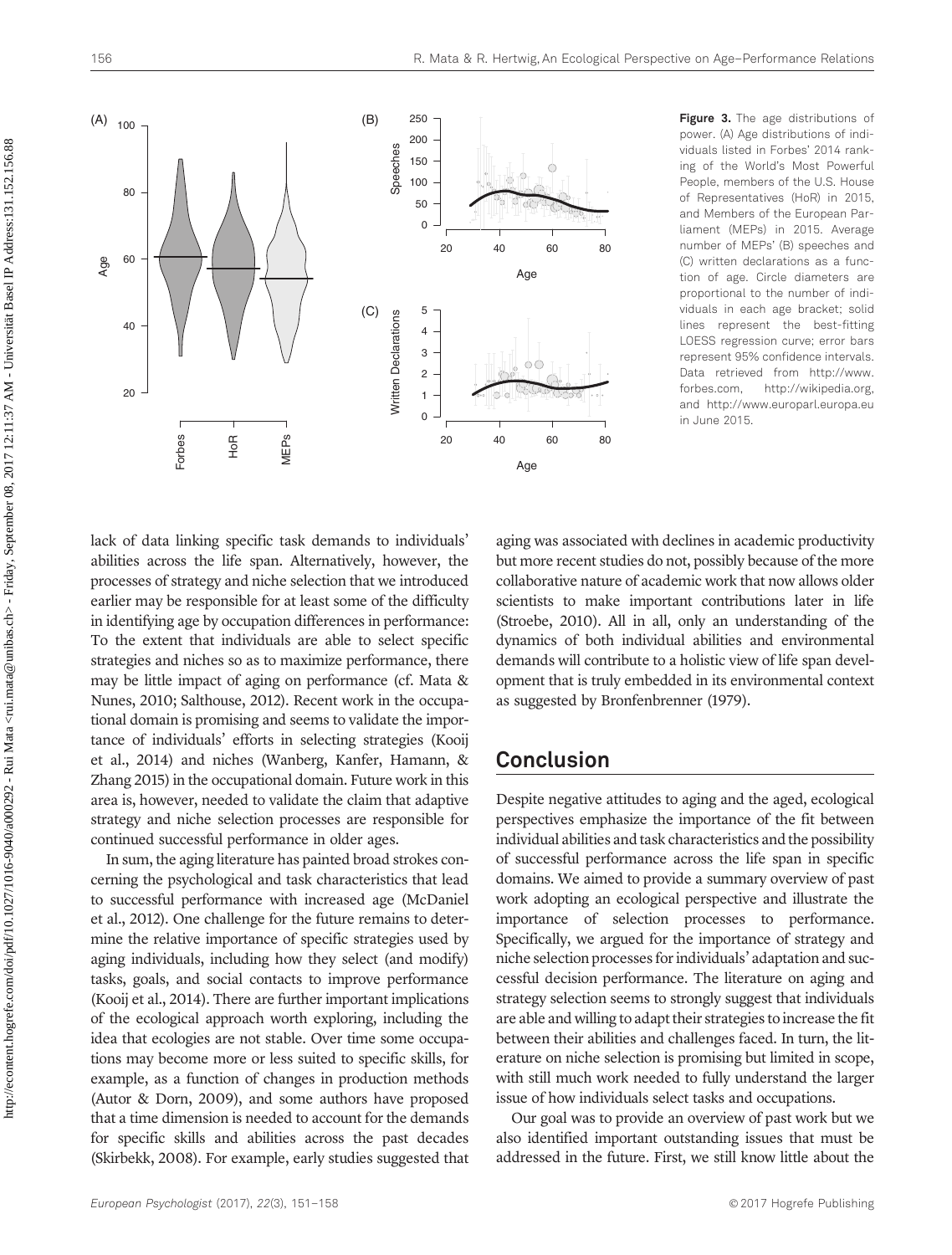extent to which strategy and niche selection effects are selfinitiated and the result of planning. There is some evidence that cognitive limitations may also contribute to constraints in the strategies available to older individuals, which may lead to changes in strategy use that are not the result of adaptive, self-initiated processes (Mata et al., 2007); similarly, the same principle may apply for niche selection because some niches may be imposed by others' biases (North & Fiske, 2012) rather than selected by oneself. Future work should benefit from distinguishing planned, active selection and other mechanisms in individuals' adaptation to environmental challenges.

All in all, and regardless of the need for future research efforts, we hope that our review illustrates how the ecological perspective can provide a powerful framework to understand adaptation and performance across the life span in many domains, from the foraging challenges of the past to the more familiar ones of modern workplaces.

#### References

- Autor, D., & Dorn, D. (2009). This job is "getting old": Measuring changes in job opportunities using occupational age structure. American Economic Review, 99, 45–51. [doi: 10.1257/aer.99.2.45](http://dx.doi.org/10.1257/aer.99.2.45)
- Baltes, P. B., Staudinger, U. M., & Lindenberger, U. (1999). Lifespan psychology: Theory and application to intellectual functioning. Annual Review of Psychology, 50, 471–507. [doi: 10.1146/annurev.psych.50.1.471](http://dx.doi.org/10.1146/an�nurev.psych.50.1.471)
- Bloomfield, J., Polman, R. C. J., Butterly, R., & O'Donoghue, P. G. (2005). Analysis of age, stature, body mass, BMI and quality of elite soccer players from 4 European leagues. The Journal of Sports Medicine and Physical Fitness, 45, 58–67.
- Bonaiuto, M., Di Mauro, D., Speciale, F., Pagano, F., Buda, D., Magaudda, L., & Trimarchi, F. (2012). Evaluation of heart rate recovery in relation to playing position in professional soccer players. Journal of Sports Medicine and Physical Fitness, 52, 583–588.
- Bronfenbrenner, U. (1979). The ecology of human development: Experiments by nature and design. Cambridge, MA: Harvard University Press.
- Caspi, A., Roberts, B. W., & Shiner, R. L. (2005). Personality development: Stability and change. Annual Review of Psychology, 56, 453–484. [doi: 10.1146/annurev.psych.55.090902.141913](http://dx.doi.org/10.1146/an�nurev.psych.55.090902.141913)
- Charness, N. (2008). Aging and human Performance. Human Factors, 50, 548–555. [doi: 10.1518/001872008X312161](http://dx.doi.org/10.1518/001872008X312161)
- Crimmins, E. M., & Beltran-Sanchez, H. (2010). Mortality and morbidity trends: Is there compression of morbidity? The Journals of Gerontology Series B: Psychological Sciences and Social Sciences, 66B, 75–86. [doi: 10.1093/geronb/gbq088](http://dx.doi.org/10.1093/geronb/gbq088)
- Del Missier, F., Mäntylä, T., Hansson, P., Bruine de Bruin, W., Parker, A. M., & Nilsson, L.-G. (2013). The multifold relationship between memory and decision making: An individual-differences study. Journal of Experimental Psychology: Learning, Memory, and Cognition, 39, 1344–1364. [doi: 10.1037/a0032379](http://dx.doi.org/10.1037/a0032379)
- Diamond, D. W. (1984). Financial intermediation and delegated monitoring. Review of Economic Studies, 51, 393–414. [doi: 10.2307/2297430](http://dx.doi.org/10.2307/2297430)
- Dickens, W. T., & Flynn, J. R. (2001). Heritability estimates versus large environmental effects: the IQ paradox resolved. Psychological Review, 108, 346–369. [doi: 10.1037/0033-295X.108.2.346](http://dx.doi.org/10.1037/0033-295X.108.2.346)
- Di Salvo, V., Baron, R., Tschan, H., Calderon Montero, F., Bachl, N., & Pigozzi, F. (2007). Performance characteristics according to playing position in elite soccer. International Journal of Sports Medicine, 28, 222–227. [doi: 10.1055/s-2006-924294](http://dx.doi.org/10.1055/s-2006-924294)
- Frey, R., Mata, R., & Hertwig, R. (2015). The role of cognitive abilities in decisions from experience: Age differences emerge as a function of choice set size. Cognition, 142, 60–80. [doi: 10.1016/](http://dx.doi.org/10.1016/j.cog�ni�tion.2015.05.004) [j.cognition.2015.05.004](http://dx.doi.org/10.1016/j.cog�ni�tion.2015.05.004)
- Gigerenzer, G., & Gaissmaier, W. (2011). Heuristic decision making. Annual Review of Psychology, 62, 451–482. [doi: 10.1146/annurev](http://dx.doi.org/10.1146/an�nurev-psych-120709-145346)[psych-120709-145346](http://dx.doi.org/10.1146/an�nurev-psych-120709-145346)
- Greenfield, E. A. (2012). Using ecological frameworks to advance a field of research, practice, and policy on aging-in-place initiatives. The Gerontologist, 52, 1–12. [doi: 10.1093/geront/gnr108](http://dx.doi.org/10.1093/geront/gn�r108)
- Gurven, M., & Kaplan, H. (2006). Determinants of time allocation across the lifespan: A theoretical model and an application to the Machiguenga and Piro of Peru. Human Nature, 17, 1–49. [doi: 10.1007/s12110-006-1019-6](http://dx.doi.org/10.1007/s12110-006-1019-6)
- Gurven, M., Kaplan, H., & Gutierrez, M. (2006). How long does it take to become a proficient hunter? Implications for the evolution of extended development and long life span. Journal of Human Evolution, 51, 454–470. [doi: 10.1016/j.jhevol.](http://dx.doi.org/10.1016/j.jhevol.2006.05.003) [2006.05.003](http://dx.doi.org/10.1016/j.jhevol.2006.05.003)
- Hartshorne, J. K., & Germine, L. T. (2015). When does cognitive functioning peak? The asynchronous rise and fall of different cognitive abilities across the life span. Psychological Science, 26, 433–443. [doi: 10.1177/0956797614567339](http://dx.doi.org/10.1177/0956797614567339)
- Hof, P. R., & Morrison, J. H. (2004). The aging brain: Morphomolecular senescence of cortical circuits. Trends in Neurosciences, 27, 607–613. [doi: 10.1016/j.tins.2004.07.013](http://dx.doi.org/10.1016/j.tins.2004.07.013)
- Kooij, D. T. A. M., Tims, M., & Kanfer, R. (2014). Successful aging at work: The role of job crafting. In P. M. Bal, D. T. A. M. Kooij, & D. M. Rousseau (Eds.), Aging workers and the employeeemployer relationship (pp. 145–161). New York, NY: Springer International Publishing.
- Lee, R. (2011). The outlook for population growth. Science, 333, 569–573. [doi: 10.1126/science.1208859](http://dx.doi.org/10.1126/�science.1208859)
- Lehman, H. C. (1945). "Intellectual" versus "physical" peak performance: The age factor. The Scientific Monthly, 61, 127–137.
- Lemaire, P. (2010). Cognitive strategy variations during aging. Current Directions in Psychological Science, 19, 363–369.
- Li, S.-C. (2003). Biocultural orchestration of developmental plasticity across levels: The interplay of biology and culture in shaping the mind and behavior across the life span. Psychological Bulletin, 129, 171–194. [doi: 10.1037/0033-2909.129.2.171](http://dx.doi.org/10.1037/0033-2909.129.2.171)
- Li, Y., Baldassi, M., Johnson, E. J., & Weber, E. U. (2013). Complementary cognitive capabilities, economic decision making, and aging. Psychology and Aging, 28, 595–613. [doi: 10.1037/a0034172](http://dx.doi.org/10.1037/a0034172)
- Lindenberger, U. (2014). Human cognitive aging: Corriger la fortune? Science, 346, 572–578. [doi: 10.1126/science.1254403](http://dx.doi.org/10.1126/�science.1254403)
- Marewski, J. N., & Schooler, L. J. (2011). Cognitive niches: An ecological model of strategy selection. Psychological Review, 118, 393–437. [doi: 10.1037/a0024143](http://dx.doi.org/10.1037/a0024143)
- Mata, R., von Helversen, B., Karlsson, L., & Cüpper, L. (2012). Adult age differences in categorization and multiple-cue judgment. Developmental Psychology, 48, 1188–1201. [doi: 10.1037/](http://dx.doi.org/10.1037/a0026084) [a0026084](http://dx.doi.org/10.1037/a0026084)
- Mata, R., Josef, A. K., Samanez-Larkin, G. R., & Hertwig, R. (2011). Age differences in risky choice: A meta-analysis. Annals of the New York Academy of Sciences, 1235, 18–29. [doi: 10.1111/](http://dx.doi.org/10.1111/j.1749-6632.2011.06200.x) [j.1749-6632.2011.06200.x](http://dx.doi.org/10.1111/j.1749-6632.2011.06200.x)
- Mata, R., & Nunes, L. (2010). When less is enough: Cognitive aging, information search, and decision quality in consumer choice. Psychology and Aging, 25, 289–298. [doi: 10.1037/a0017927](http://dx.doi.org/10.1037/a0017927)